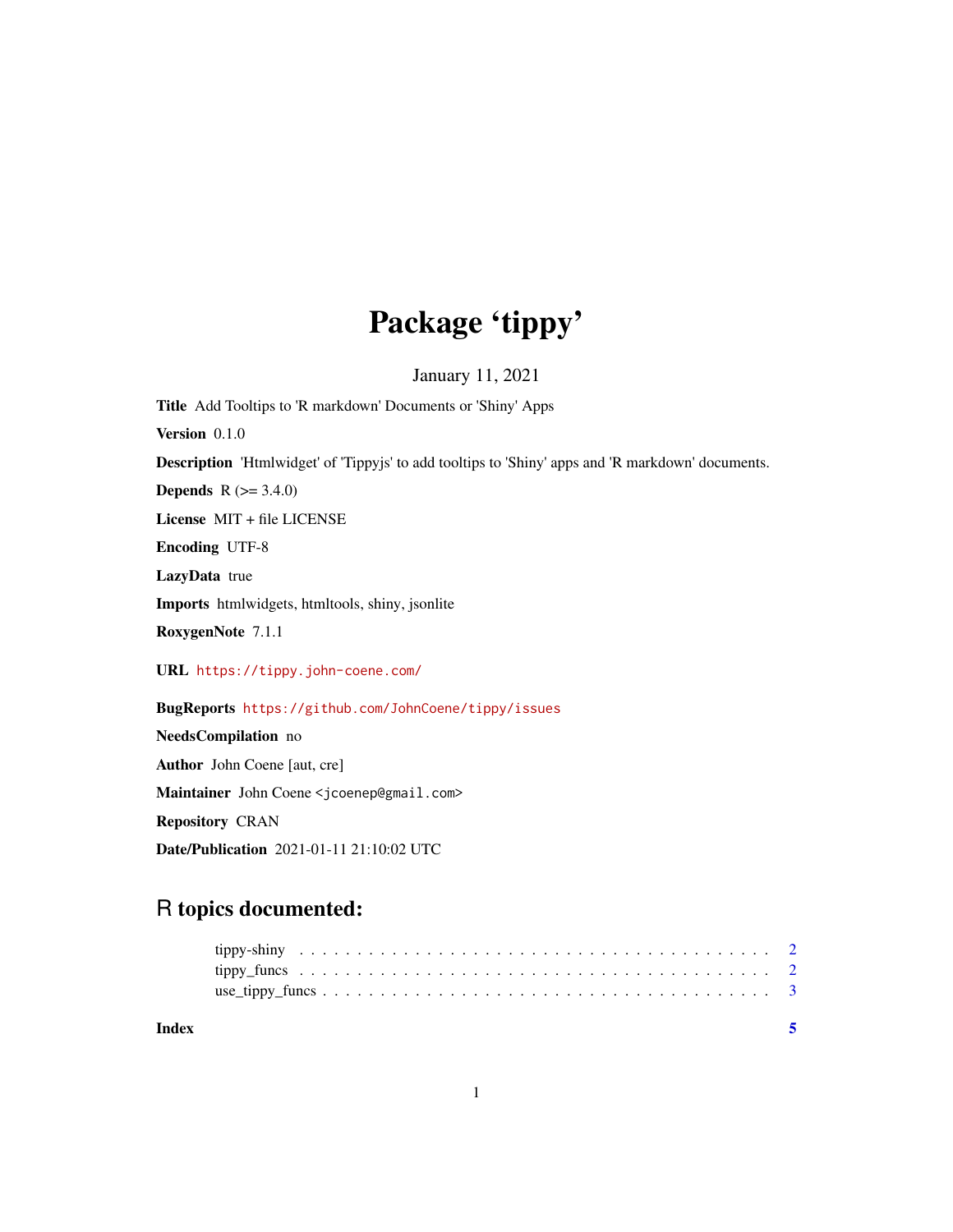<span id="page-1-0"></span>

#### Description

Output and render functions for using tippy within Shiny applications and interactive Rmd documents.

#### Usage

```
tippyOutput(outputId, width = "100%", height = "400px")
```

```
renderTippy(expr, env = parent.frame(), quoted = FALSE)
```
#### Arguments

| outputId      | output variable to read from                                                                                                      |
|---------------|-----------------------------------------------------------------------------------------------------------------------------------|
| width, height | Must be a valid CSS unit (like '100%', '400px', 'auto') or a number, which<br>will be coerced to a string and have 'px' appended. |
| expr          | An expression that generates a tippy                                                                                              |
| env           | The environment in which to evaluate expr.                                                                                        |
| quoted        | Is expr a quoted expression (with $\text{quote}()$ )? This is useful if you want to save<br>an expression in a variable.          |

| tippy_funcs | Create a tooltip |
|-------------|------------------|
|-------------|------------------|

#### Description

Add tooltips to your document.

#### Usage

```
tippy(text, tooltip, ..., elementId = NULL)
```

```
tippy_this(elementId, tooltip, ...)
```

```
with_tippy(element, tooltip, ...)
```
#### Arguments

| text                    | Element text.                                      |
|-------------------------|----------------------------------------------------|
| tooltip                 | Element tooltip.                                   |
| $\cdot$ $\cdot$ $\cdot$ | Any other options from the official documentation. |
| elementId               | string id as a valid CSS element id.               |
| element                 | An object of class shiny. tag.                     |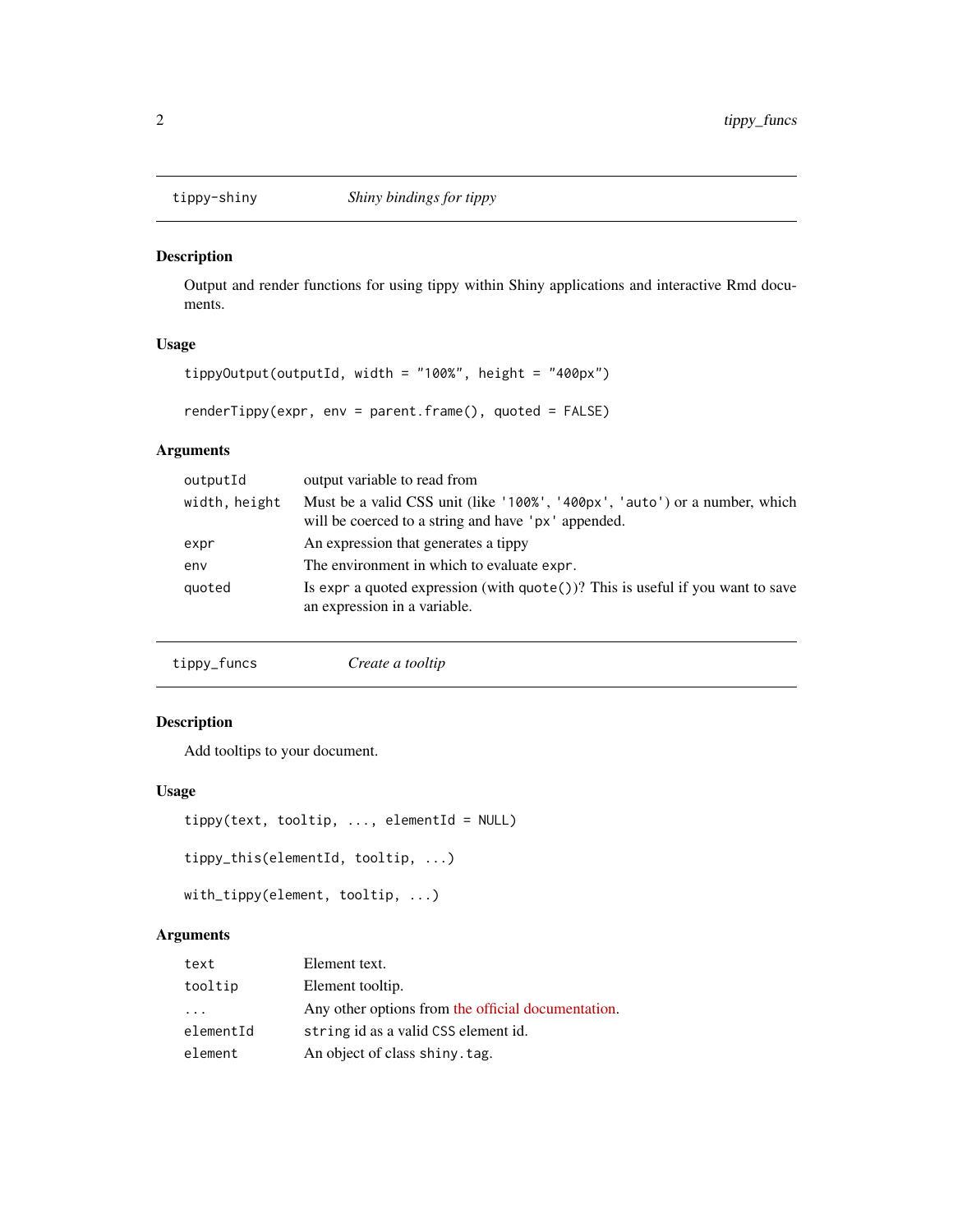<span id="page-2-0"></span>use\_tippy\_funcs 3

#### See Also

[official documentation](https://atomiks.github.io/tippyjs/)

#### Examples

```
tippy("Hover me!", tooltip = "Hi, I'm the tooltip!")
tippy("Hover me!", tooltip = "Hi, I'm the tooltip!", placement = "right",
  theme = "light")
tippy("Hover me!", tooltip = "Hi, I'm the tooltip!", animation = "scale",
  duration = 1000, placement = "bottom")
tippy("Click me!", tooltip = "Hi, I'm the tooltip!", trigger = "click",
  theme = "light")
# use tooltip on other elements.
if(interactive()){
library(shiny)
shinyApp(
 ui = fluidPage(
  with_tippy(textInput("input", "input with tooltip"), "Input text", placement = "right")
 ),
 server = function(input, output) \{\})
}
```
use\_tippy\_funcs *Use tippy*

#### Description

Dynamically use tippy.

#### Usage

```
use_tippy()
```

```
call_tippy(target, ...)
```
tippy\_class(class, ...)

#### Arguments

| target                  | Target element.                             |
|-------------------------|---------------------------------------------|
| $\cdot$ $\cdot$ $\cdot$ | Any option from the official documentation. |
| class                   | Class of elements to apply tooltip to.      |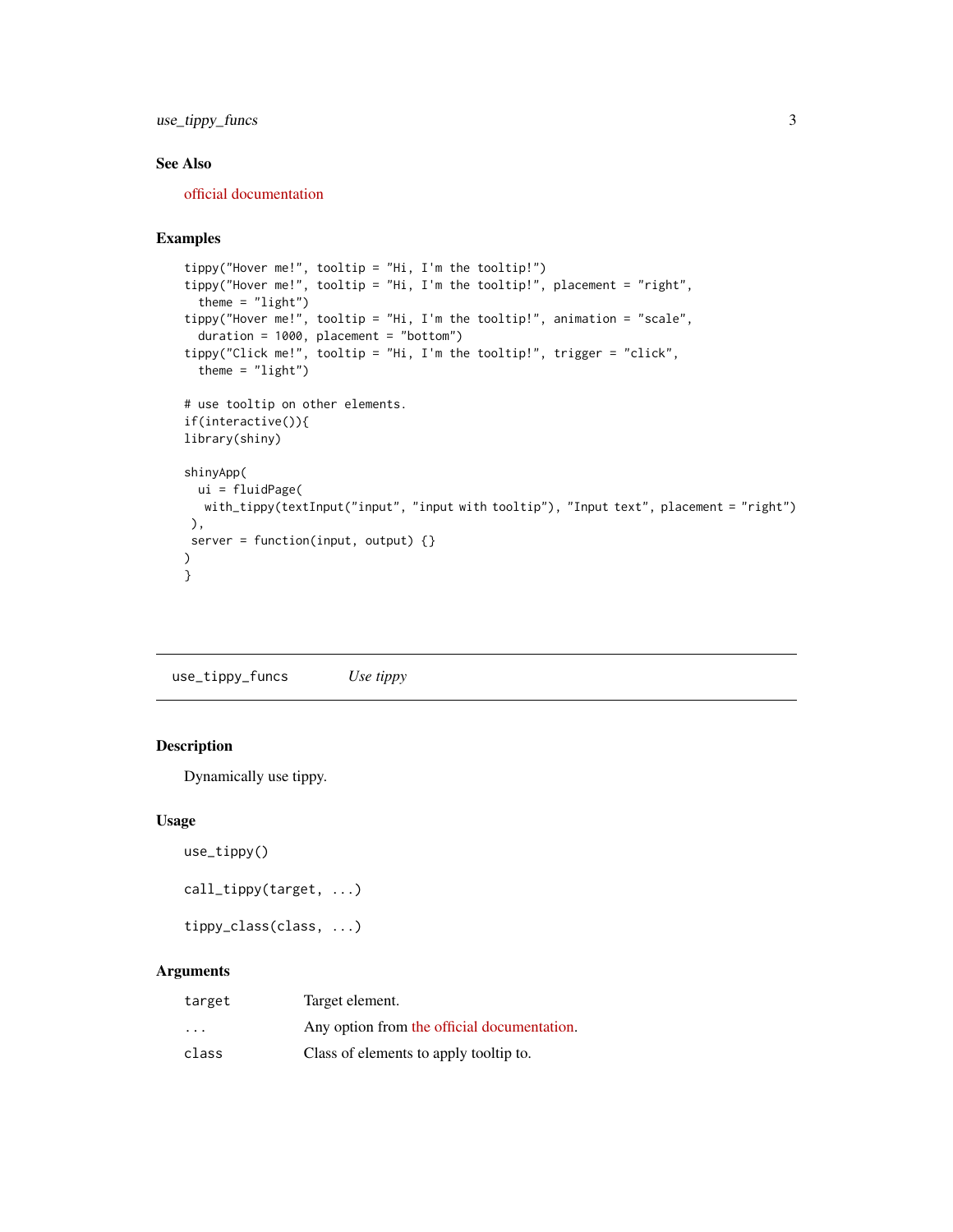#### Functions

- use\_tippy Includes tippy.js in header.
- call\_tippy call tippy on specific target element(s), place after elements to be targeted.

#### See Also

[official documentation](https://atomiks.github.io/tippyjs/)

#### Examples

```
if(interactive()){
library(shiny)
shinyApp(
  ui = fluidPage(
    p("Some text", class = "tooltip"),
    p("Some text", class = "tooltip"),
    p("Some text", class = "tooltip"),
    p("Some text", class = "tooltip"),
    p("Some text", class = "tooltip"),
   p("Some text", class = "tooltip"),
   tippy_class("tooltip", content = "Hi!") # all elements with class
),
server = function(input, output) {}
\lambda}
```